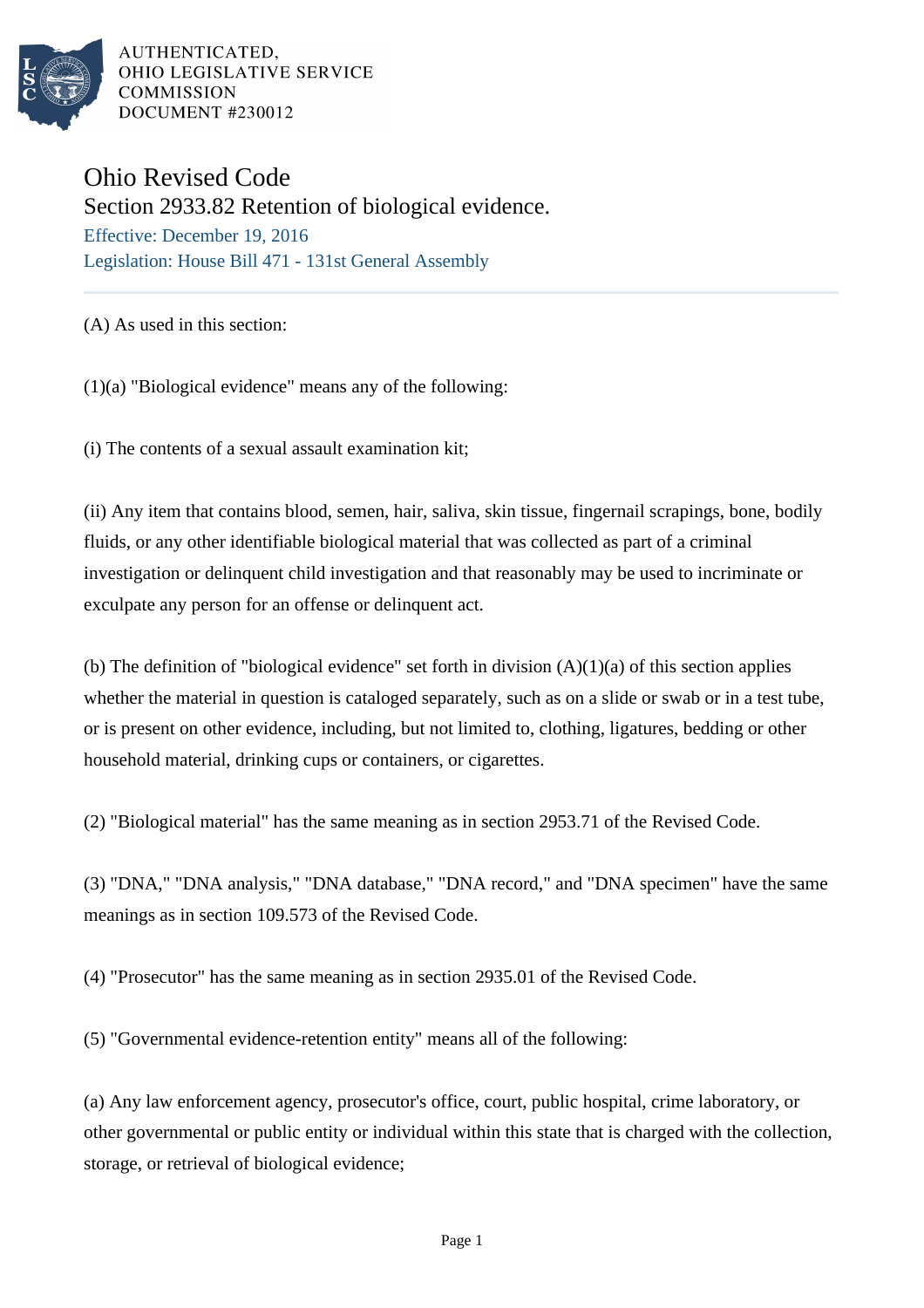

(b) Any official or employee of any entity or individual described in division  $(A)(5)(a)$  of this section.

(B)(1) Each governmental evidence-retention entity that secures any biological evidence in relation to an investigation or prosecution of a criminal offense or delinquent act that is a violation of section 2903.01, 2903.02, or 2903.03, a violation of section 2903.04 or 2903.06 that is a felony of the first or second degree, a violation of section 2907.02 or 2907.03 or division (A)(4) or (B) of section 2907.05 of the Revised Code, or an attempt to commit a violation of section 2907.02 of the Revised Code shall secure the biological evidence for whichever of the following periods of time is applicable:

(a) For a violation of section 2903.01 or 2903.02 of the Revised Code, for the period of time that the offense or act remains unsolved;

(b) For a violation of section 2903.03, a violation of section 2903.04 or 2903.06 that is a felony of the first or second degree, a violation of section 2907.02 or 2907.03 or of division (A)(4) or (B) of section 2907.05 of the Revised Code, or an attempt to commit a violation of section 2907.02 of the Revised Code, for a period of thirty years if the offense or act remains unsolved;

(c) If any person is convicted of or pleads guilty to the offense, or is adjudicated a delinquent child for committing the delinquent act, for the earlier of the following: (i) the expiration of the latest of the following periods of time that apply to the person: the period of time that the person is incarcerated, is in a department of youth services institution or other juvenile facility, is under a community control sanction for that offense, is under any order of disposition for that act, is on probation or parole for that offense, is under judicial release or supervised release for that act, is under post-release control for that offense, is involved in civil litigation in connection with that offense or act, or is subject to registration and other duties imposed for that offense or act under sections 2950.04, 2950.041, 2950.05, and 2950.06 of the Revised Code or (ii) thirty years. If after the period of thirty years the person remains incarcerated, then the governmental evidence-retention entity shall secure the biological evidence until the person is released from incarceration or dies.

(2)(a) A law enforcement agency shall review all of its records and reports pertaining to its investigation of any offense specified in division (B)(1) of this section as soon as possible after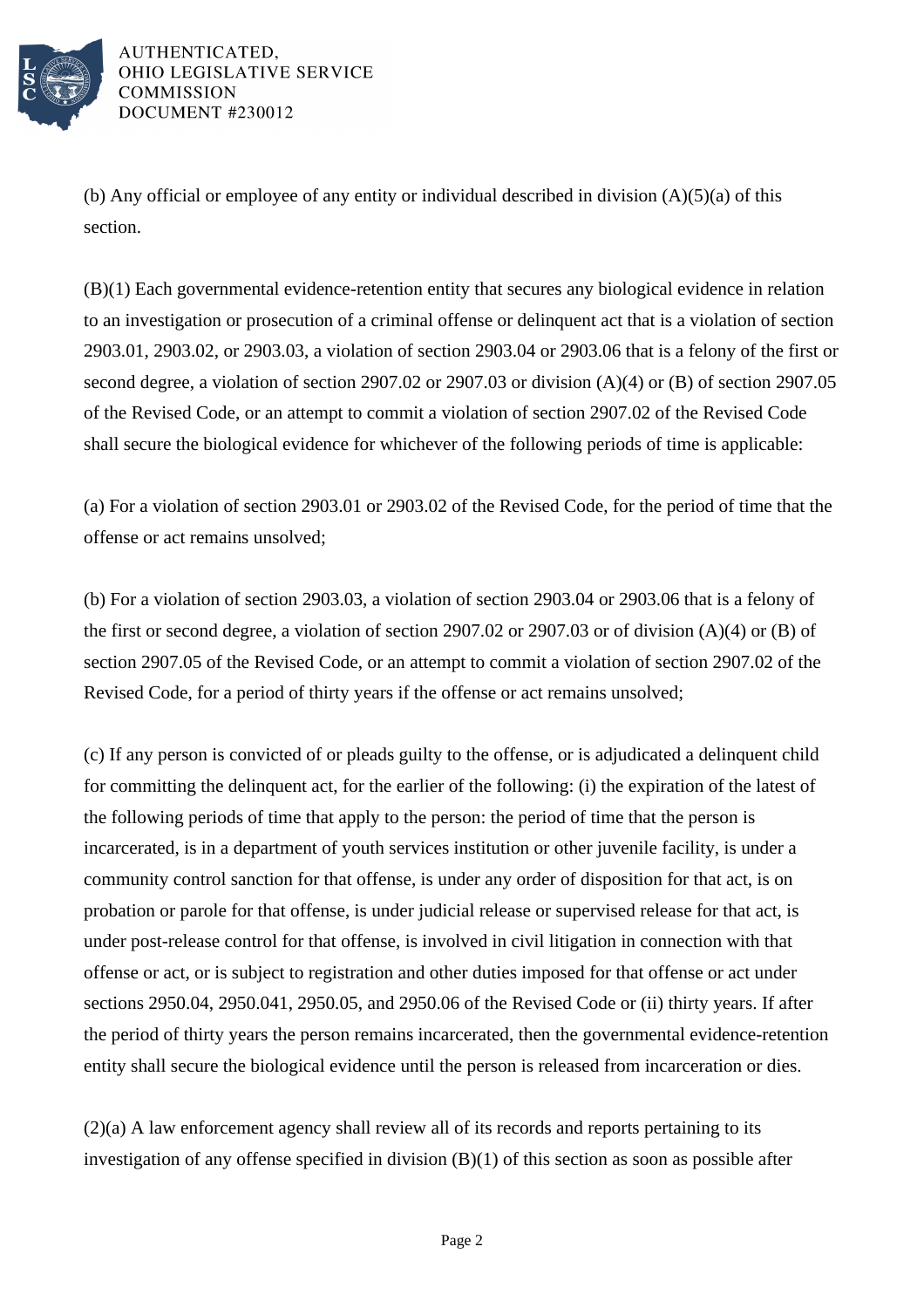

March 23, 2015. If the law enforcement agency's review determines that one or more persons may have committed or participated in an offense specified in division (B)(1) of this section or another offense committed during the course of an offense specified in division (B)(1) of this section and the agency is in possession of a sexual assault examination kit secured during the course of the agency's investigation, as soon as possible, but not later than one year after March 23, 2015, the agency shall forward the contents of the kit to the bureau of criminal identification and investigation or another crime laboratory for a DNA analysis of the contents of the kit if a DNA analysis has not previously been performed on the contents of the kit. The law enforcement agency shall consider the period of time remaining under section 2901.13 of the Revised Code for commencing the prosecution of a criminal offense related to the DNA specimens from the kit as well as other relevant factors in prioritizing the forwarding of the contents of sexual assault examination kits.

(b) If an investigation is initiated on or after March 23, 2015, and if a law enforcement agency investigating an offense specified in division (B)(1) of this section determines that one or more persons may have committed or participated in an offense specified in division (B)(1) of this section or another offense committed during the course of an offense specified in division (B)(1) of this section, the law enforcement agency shall forward the contents of a sexual assault examination kit in the agency's possession to the bureau or another crime laboratory within thirty days for a DNA analysis of the contents of the kit.

(c) A law enforcement agency shall be considered in the possession of a sexual assault examination kit that is not in the law enforcement agency's possession for purposes of divisions (B)(2)(a) and (b) of this section if the sexual assault examination kit contains biological evidence related to the law enforcement agency's investigation of an offense specified in division (B)(1) of this section and is in the possession of another government evidence-retention entity. The law enforcement agency shall be responsible for retrieving the sexual assault examination kit from the government evidenceretention entity and forwarding the contents of the kit to the bureau or another crime laboratory as required under divisions (B)(2)(a) and (b) of this section.

(d)(i) The bureau or a laboratory under contract with the bureau pursuant to division  $(B)(5)$  of section 109.573 of the Revised Code shall perform a DNA analysis of the contents of any sexual assault examination kit forwarded to the bureau pursuant to division  $(B)(2)(a)$  or (b) of this section as soon as possible after the bureau receives the contents of the kit. The bureau shall enter the resulting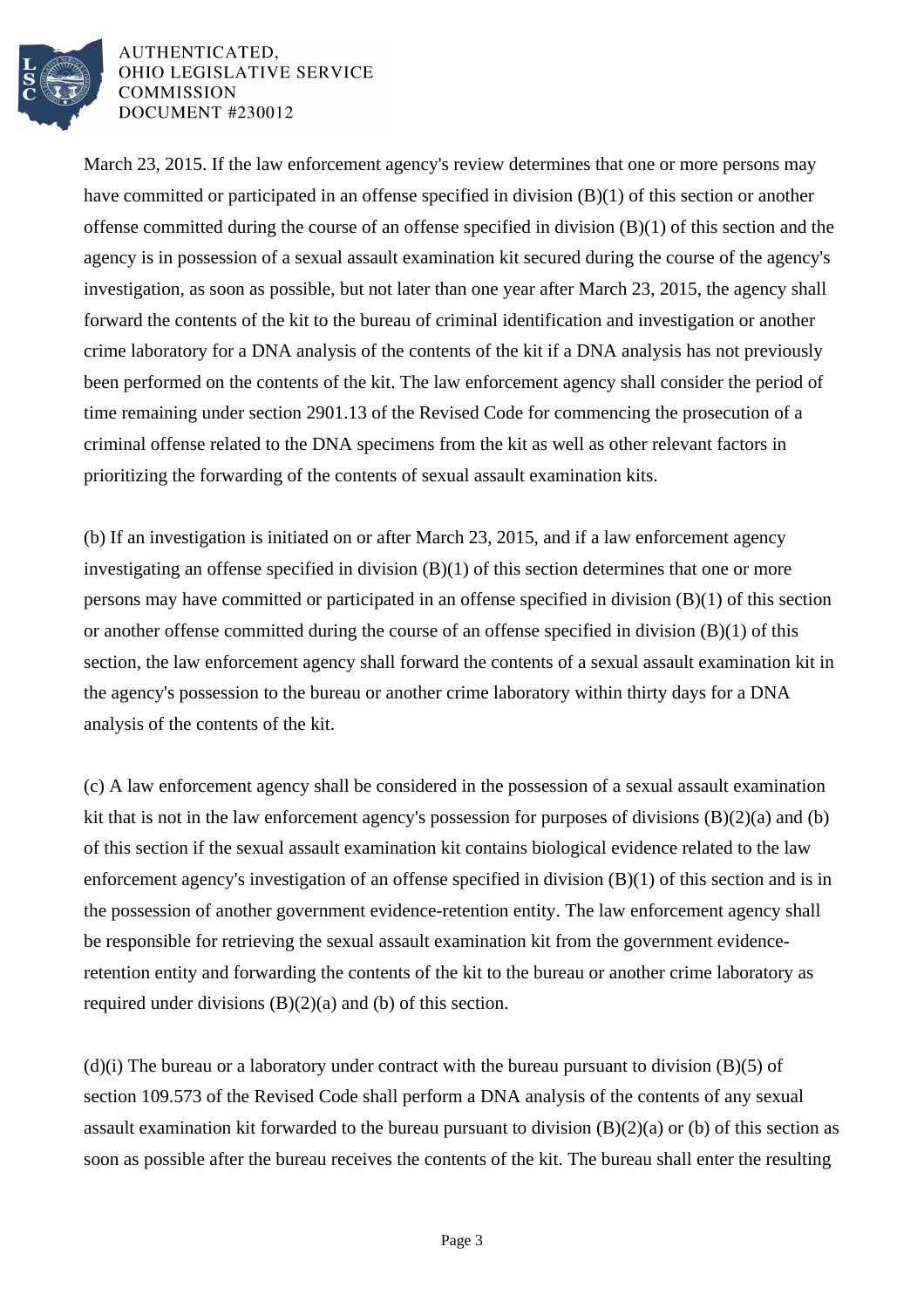

DNA record into a DNA database. If the DNA analysis is performed by a laboratory under contract with the bureau, the laboratory shall forward the biological evidence to the bureau immediately after the laboratory performs the DNA analysis. A crime laboratory shall perform a DNA analysis of the contents of any sexual assault examination kit forwarded to the crime laboratory pursuant to division (B)(2)(a) or (b) of this section as soon as possible after the crime laboratory receives the contents of the kit and shall enter the resulting DNA record into a DNA database subject to the applicable DNA index system standards.

(ii) Upon the completion of the DNA analysis by the bureau or a crime laboratory under contract with the bureau under this division, the bureau shall return the contents of the sexual assault examination kit to the law enforcement agency. The law enforcement agency shall secure the contents of the sexual assault examination kit in accordance with division  $(B)(1)$  of this section, as applicable.

(e) The failure of any law enforcement agency to comply with any time limit specified in this section shall not create, and shall not be construed as creating, any basis or right to appeal, claim for or right to postconviction relief, or claim for or right to a new trial or any other claim or right to relief by any person.

(3) This section applies to evidence likely to contain biological material that was in the possession of any governmental evidence-retention entity during the investigation and prosecution of a criminal case or delinquent child case involving a violation of section 2903.01, 2903.02, or 2903.03, a violation of section 2903.04 or 2903.06 that is a felony of the first or second degree, a violation of section 2907.02 or 2907.03 or of division (A)(4) or (B) of section 2907.05 of the Revised Code, or an attempt to commit a violation of section 2907.02 of the Revised Code.

(4) A governmental evidence-retention entity that possesses biological evidence shall retain the biological evidence in the amount and manner sufficient to develop a DNA record from the biological material contained in or included on the evidence.

(5) Upon written request by the defendant in a criminal case or the alleged delinquent child in a delinquent child case involving a violation of section 2903.01, 2903.02, or 2903.03, a violation of section 2903.04 or 2903.06 that is a felony of the first or second degree, a violation of section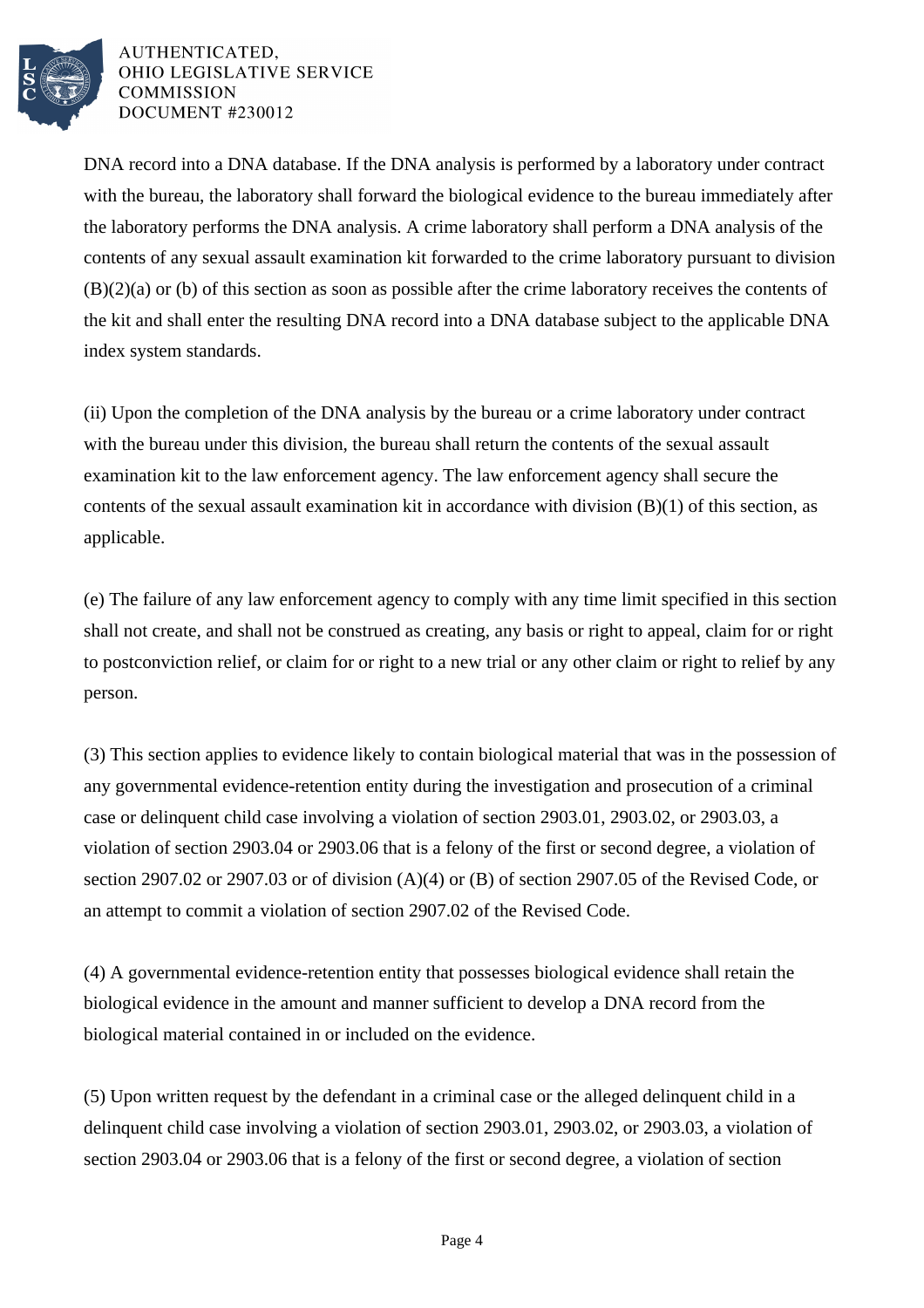

2907.02 or 2907.03 or of division  $(A)(4)$  or  $(B)$  of section 2907.05 of the Revised Code, or an attempt to commit a violation of section 2907.02 of the Revised Code, a governmental evidenceretention entity that possesses biological evidence shall prepare an inventory of the biological evidence that has been preserved in connection with the defendant's criminal case or the alleged delinquent child's delinquent child case.

(6) Except as otherwise provided in division (B)(8) of this section, a governmental evidenceretention entity that possesses biological evidence that includes biological material may destroy the evidence before the expiration of the applicable period of time specified in division  $(B)(1)$  of this section if all of the following apply:

(a) No other provision of federal or state law requires the state to preserve the evidence.

(b) The governmental evidence-retention entity, by certified mail, return receipt requested, provides notice of intent to destroy the evidence to all of the following:

(i) All persons who remain in custody, incarcerated, in a department of youth services institution or other juvenile facility, under a community control sanction, under any order of disposition, on probation or parole, under judicial release or supervised release, under post-release control, involved in civil litigation, or subject to registration and other duties imposed for that offense or act under sections 2950.04, 2950.041, 2950.05, and 2950.06 of the Revised Code as a result of a criminal conviction, delinquency adjudication, or commitment related to the evidence in question;

(ii) The attorney of record for each person who is in custody in any circumstance described in division  $(B)(6)(b)(i)$  of this section if the attorney of record can be located;

(iii) The state public defender;

(iv) The office of the prosecutor of record in the case that resulted in the custody of the person in custody in any circumstance described in division (B)(6)(b)(i) of this section;

(v) The attorney general.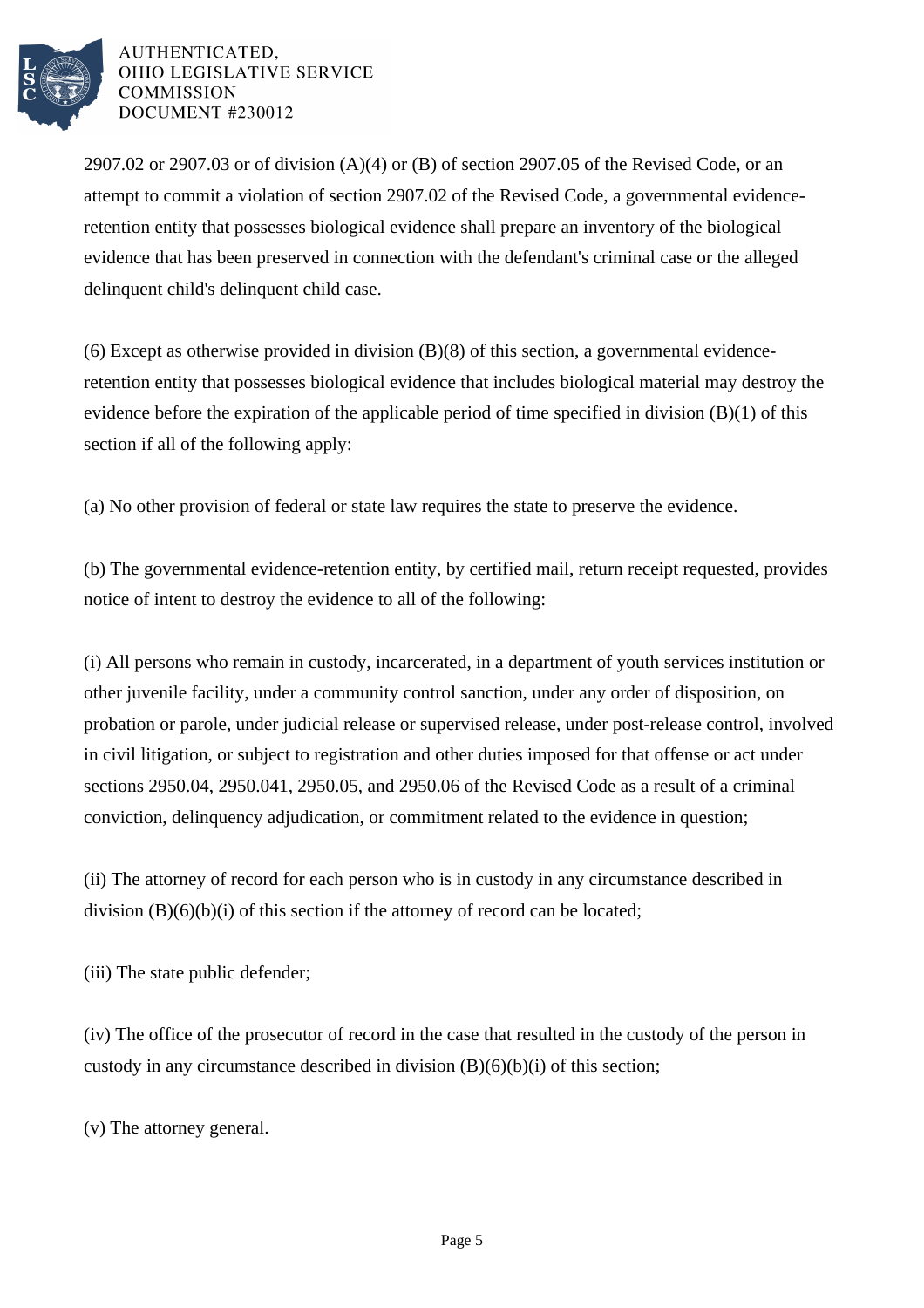

(c) No person who is notified under division (B)(6)(b) of this section does either of the following within one year after the date on which the person receives the notice:

(i) Files a motion for testing of evidence under sections 2953.71 to 2953.81 or section 2953.82 of the Revised Code;

(ii) Submits a written request for retention of evidence to the governmental evidence-retention entity that provided notice of its intent to destroy evidence under division (B)(6)(b) of this section.

(7) Except as otherwise provided in division (B)(8) of this section, if, after providing notice under division (B)(6)(b) of this section of its intent to destroy evidence, a governmental evidence-retention entity receives a written request for retention of the evidence from any person to whom the notice is provided, the governmental evidence-retention entity shall retain the evidence while the person referred to in division (B)(6)(b)(i) of this section remains in custody, incarcerated, in a department of youth services institution or other juvenile facility, under a community control sanction, under any order of disposition, on probation or parole, under judicial release or supervised release, under postrelease control, involved in civil litigation, or subject to registration and other duties imposed for that offense or act under sections 2950.04, 2950.041, 2950.05, and 2950.06 of the Revised Code as a result of a criminal conviction, delinquency adjudication, or commitment related to the evidence in question.

(8) A governmental evidence-retention entity that possesses biological evidence that includes biological material may destroy the evidence five years after a person pleads guilty or no contest to a violation of section 2903.01, 2903.02, or 2903.03, a violation of section 2903.04 or 2903.06 that is a felony of the first or second degree, a violation of section 2907.02, 2907.03, division (A)(4) or (B) of section 2907.05, or an attempt to commit a violation of section 2907.02 of the Revised Code and all appeals have been exhausted unless, upon a motion to the court by the person who pleaded guilty or no contest or the person's attorney and notice to those persons described in division (B)(6)(b) of this section requesting that the evidence not be destroyed, the court finds good cause as to why that evidence must be retained.

(9) A governmental evidence-retention entity shall not be required to preserve physical evidence pursuant to this section that is of such a size, bulk, or physical character as to render retention